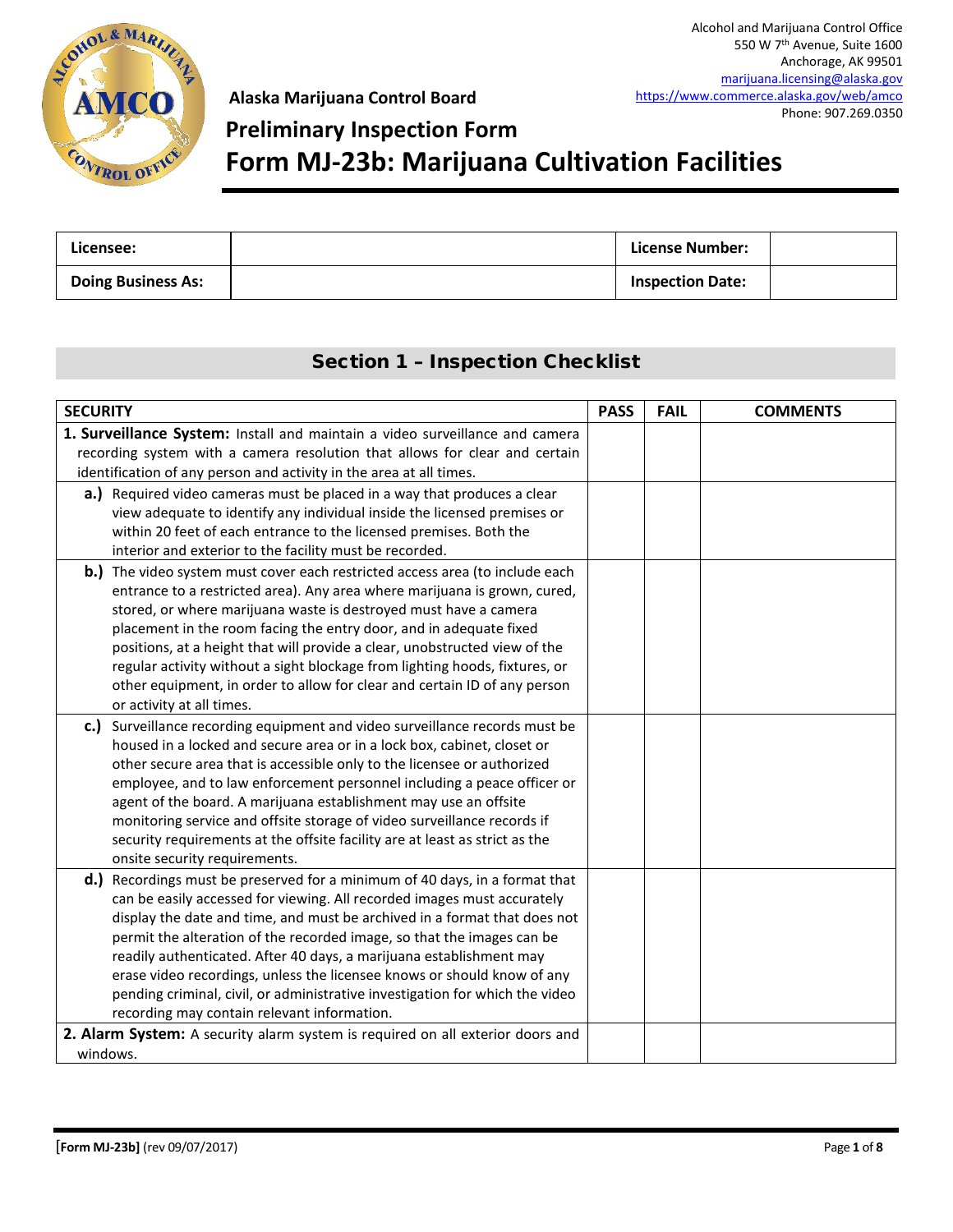

# **Preliminary Inspection Form Form MJ-23b: Marijuana Cultivation Facilities**

| <b>SECURITY</b>                                                                     | <b>PASS</b> | <b>FAIL</b> | <b>COMMENTS</b> |
|-------------------------------------------------------------------------------------|-------------|-------------|-----------------|
| 3. Locks: Commercial grade, non-residential door locks on all exterior entry points |             |             |                 |
| to the licensed premises.                                                           |             |             |                 |
| 4. Lighting: Exterior lighting must facilitate surveillance.                        |             |             |                 |
| 5. Internal Policies & Procedures: Shall be designed to prevent diversion of        |             |             |                 |
| marijuana and marijuana products and prevent loitering. Licensee must also          |             |             |                 |
| describe the use of any additional security device, such as a motion detector,      |             |             |                 |
| pressure switch, and duress, panic, or hold-up alarm to enhance security of the     |             |             |                 |
| licensed premises. Licensee must describe the actions to be taken by a licensee,    |             |             |                 |
| employee, or agent of the establishment when any automatic or electronic            |             |             |                 |
| notification system alerts a local law enforcement agency of an unauthorized        |             |             |                 |
| breach of security.                                                                 |             |             |                 |
| 6. Display of Identification: Each licensee, employee, or agent shall display an    |             |             |                 |
| identification badge issued by the establishment at all times when on the           |             |             |                 |
| licensed premises.                                                                  |             |             |                 |
| 7. Restricted Access Areas: A marijuana cultivation facility shall restrict access  |             |             |                 |
| to any part of the licensed premises where marijuana is grown, processed, or        |             |             |                 |
| stocked.                                                                            |             |             |                 |
| a.) Each entrance to a restricted access area must be marked by a sign that         |             |             |                 |
| says "Restricted access area. Visitors must be escorted." The number of             |             |             |                 |
| visitors shall be limited to not more than five visitors for each licensee,         |             |             |                 |
| employee, or agent of the licensee who is actively engaged in supervising           |             |             |                 |
| those visitors.                                                                     |             |             |                 |
| <b>b.)</b> In a restricted access area, a licensee, employee, or agent of the       |             |             |                 |
| marijuana establishment shall wear a current identification badge bearing           |             |             |                 |
| the person's photograph. A person under 21 years of age may not enter a             |             |             |                 |
| restricted access area. Any visitor to the restricted access area must show         |             |             |                 |
| ID to prove they are at least 21 years old, obtain a visitor ID badge before        |             |             |                 |
| entering the restricted access area, and be escorted at all times.                  |             |             |                 |
| c.)<br>A marijuana cultivation facility shall conduct any marijuana growing         |             |             |                 |
| operation within a fully enclosed secure indoor facility or greenhouse              |             |             |                 |
| with rigid walls, a roof, and doors. Where not prohibited by local                  |             |             |                 |
| government, outdoor production may take place in non-rigid                          |             |             |                 |
| greenhouses, other structures, or an expanse of open or cleared ground              |             |             |                 |
| fully enclosed by a physical barrier. To obscure public view of the                 |             |             |                 |
| premises, outdoor production must be enclosed by a sight obscuring wall             |             |             |                 |
| or fence at least six feet high.                                                    |             |             |                 |
| d.) Ensure that any marijuana at the marijuana cultivation facility cannot be       |             |             |                 |
| observed by the public from outside the marijuana cultivation facility and          |             |             |                 |
| does not emit an odor that is detectable by the public from outside the             |             |             |                 |
| facility except as allowed by a local government conditional use permit             |             |             |                 |
| process.                                                                            |             |             |                 |
| 8. Metrc: Conduct facility audit. Ensure licensee is using the Metrc system         |             |             |                 |
| properly and all plants have been tagged in accordance with initial instruction     |             |             |                 |
| provided by AMCO.                                                                   |             |             |                 |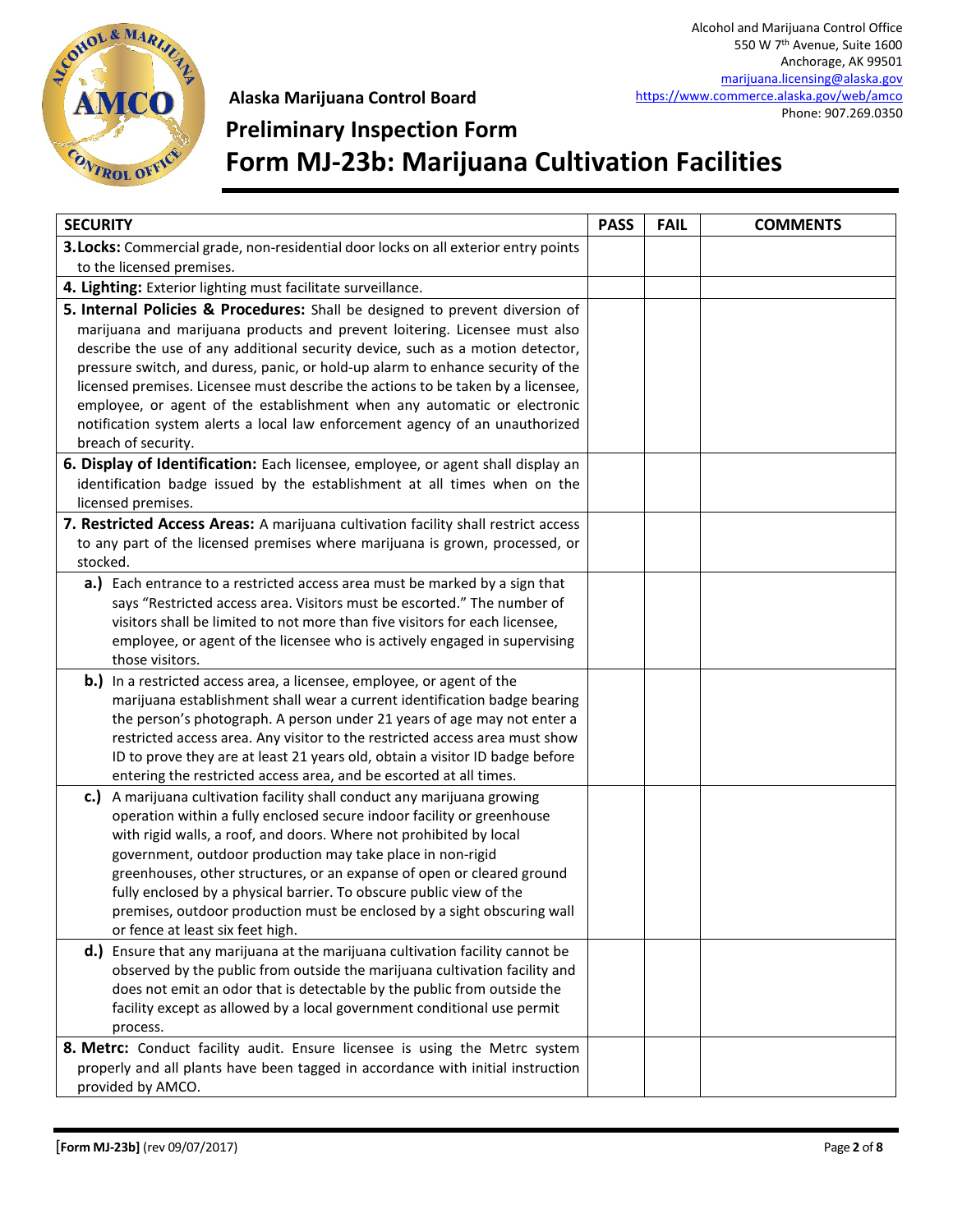

### **Preliminary Inspection Form Form MJ-23b: Marijuana Cultivation Facilities**

### Section 2 – License Briefing

- **1. Marijuana Handler Permits:** Each licensee, employee, or agent of the marijuana cultivation facility who cultivates, or transports marijuana or who checks the identification of a visitor, must obtain a marijuana handler permit from the board before being licensed or beginning employment at a marijuana establishment. The individual must keep the handler permit card in their immediate possession or a valid copy on file at the premises at times when on the licensed premises. **3 AAC 306.700**
- **2. Licensed Premises, Alteration:** A license will be issued for a specific licensed premises, which is a place clearly designated in a license application and described by a line drawing submitted with the license application. The licensed premises must have adequate space for its approved operations, including growing, processing, packaging, or storing marijuana, and be located and constructed to facilitate cleaning, maintenance, and proper operation. A marijuana establishment's license must be posted in a conspicuous place within the licensed premises. *A licensee seeking to change or modify the licensed premises must submit a complete copy of Form MJ-14: Licensed Premises Change, along with the \$250 fee, and receive the director's written approval before altering the functional floor plan or reducing or expanding the area of the licensed premises*. **3 AAC 306.705**
- **3. Health and Safety Standards:** A licensed premises is subject to inspection by the local fire department, building inspector, or code enforcement officer to confirm that no health or safety concerns are present. Adequate sanitation principles must be used in any receiving, inspecting, transporting, and storing of marijuana and any marijuana must be held in a manner that prevents the growth of bacteria, microbes, or other undesirable microorganisms. A marijuana establishment shall ensure that any marijuana that has been stored beyond its usable life, or was stored improperly, is not salvaged and returned to the marketplace; "stored improperly" means being exposed to extremes in temperature, humidity, smoke, fumes, pressure, or radiation due to a natural disaster, fire, accident, or equipment failure. **3 AAC 306.735**
- **4. Required Laboratory Testing:** A marijuana cultivation facility shall provide a sample of each harvest batch of marijuana cultivated at the facility to a marijuana testing facility, and may not sell or transport any marijuana until all laboratory testing required by 3 AAC 306.645 has been completed. A marijuana cultivation facility must:
	- Collect a random, homogenous sample for testing by segregating harvested marijuana into batches of individual strains of bud and flower, then selecting a random sample from each batch in an amount required by the marijuana testing facility;
	- Designate an individual responsible for collecting each sample who will prepare a signed statement showing that each sample has been randomly selected for testing; provide the signed statement to the testing facility; and maintain a copy as a business record;
	- Transport the sample to the testing facility;
	- Segregate the entire batch from which the testing sample was selected until the marijuana testing facility reports the results from its tests. During this period of segregation, the marijuana cultivation facility that provided the sample shall maintain the batch in a secure, cool, and dry location to prevent the marijuana from becoming contaminated or losing its efficacy. The facility that provided the sample may not sell or transport any marijuana from the segregated batch until the marijuana testing facility has completed its testing and provided those results, in writing, to the marijuana cultivation facility that provided the sample. The marijuana cultivation facility shall maintain the testing results as part of its business books and records. **3 AAC 306.455**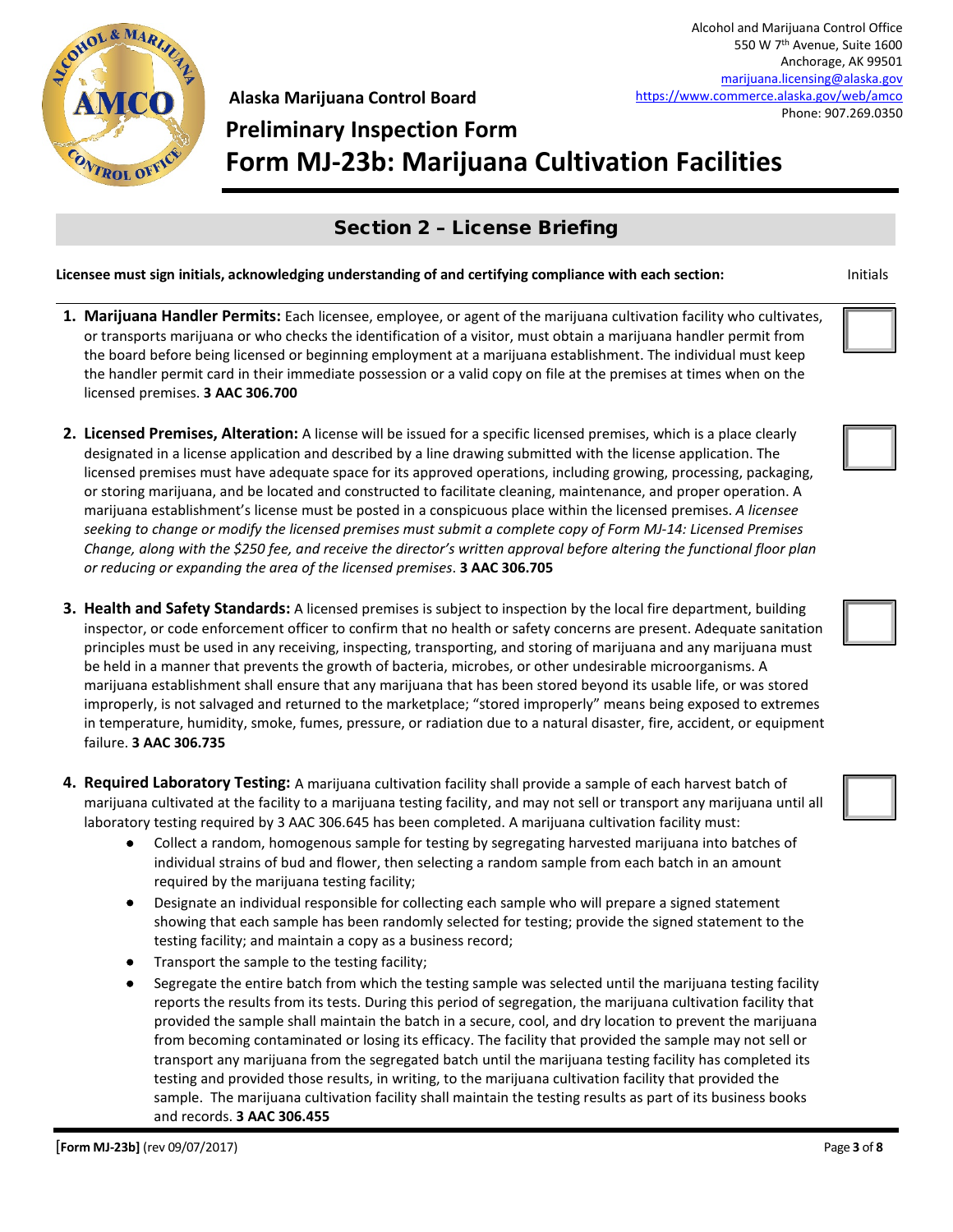

### **Preliminary Inspection Form Form MJ-23b: Marijuana Cultivation Facilities**

- **5. Random Sampling:** The board or the director will from time to time require a standard or limited marijuana cultivation facility to provide samples of the growing medium, soil amendments, fertilizers, crop production aids, pesticides, or water for random compliance checks. The sample may be screened for pesticides and chemical residues, unsafe levels of metals, and used for other laboratory tests the director finds to be in the interests of the public. The marijuana cultivation facility shall bear all costs of the testing. When the board or the director orders this type of random sampling, the director will identify a licensed marijuana testing facility to perform the testing. The marijuana testing facility will collect the test samples; the marijuana cultivation facility shall cooperate to facilitate the collection of samples.
- **6. Waste Disposal:** A marijuana establishment shall store, manage, and dispose of any solid or liquid waste, including wastewater generated during marijuana cultivation production, in compliance with applicable federal, state, and local laws and regulations. **3 AAC 306.740**
	- **a.)** Marijuana waste must be rendered unusable for any purpose for which it was grown or produced before it leaves a marijuana establishment.
	- **b.)** Marijuana waste includes: marijuana plant waste, including roots, stalks, leaves, and stems that have not been processed with solvent and other waste as determined by the board. Keep a record of the final destination of marijuana waste made unusable
	- **c.)** Marijuana plant waste must be made unusable by grinding the marijuana plant waste and mixing it with at least an equal amount of other compostable or non-compostable materials. A marijuana establishment may use other methods to make marijuana waste unusable if the board approves the method in advance. Material that may be mixed with the marijuana waste includes *compostable materials* including food waste, yard waste, vegetable based grease or oils, or other wastes approved by the board when the mixed material can be used as compost feedstock or in another organic waste method such as an anaerobic digester with approval of any applicable local government entity; or *non-compostable* materials including paper waste, cardboard waste, plastic waste, oil, or other wastes approved by the board when the mixed material may be delivered to a permitted solid waste facility, incinerator, or other facility with approval of any applicable local government entity.
- **7. Packaging of Marijuana:** A marijuana cultivation facility shall package its marijuana bud and flower for sale to:
	- A retail marijuana store, either in a package not exceeding one ounce for resale to consumers without additional handling by the retail marijuana store except to add the retail marijuana store's own identifying name or logo and license number or in a wholesale package not exceeding five pounds for re-packaging by the retail marijuana store.
	- A marijuana product manufacturing facility in a wholesale package not exceeding five pounds, consisting of a single strain or a mixture of strains as identified on the label.
	- **a.)** When a licensed marijuana cultivation facility packages marijuana for a retail marijuana store to sell to a consumer without re-packaging, the packaging may not have any printed images, including cartoon characters that specifically target individuals under the age of 21. In addition, the packaging must protect the product from contamination and must not impart any toxic or damaging substance to the marijuana.









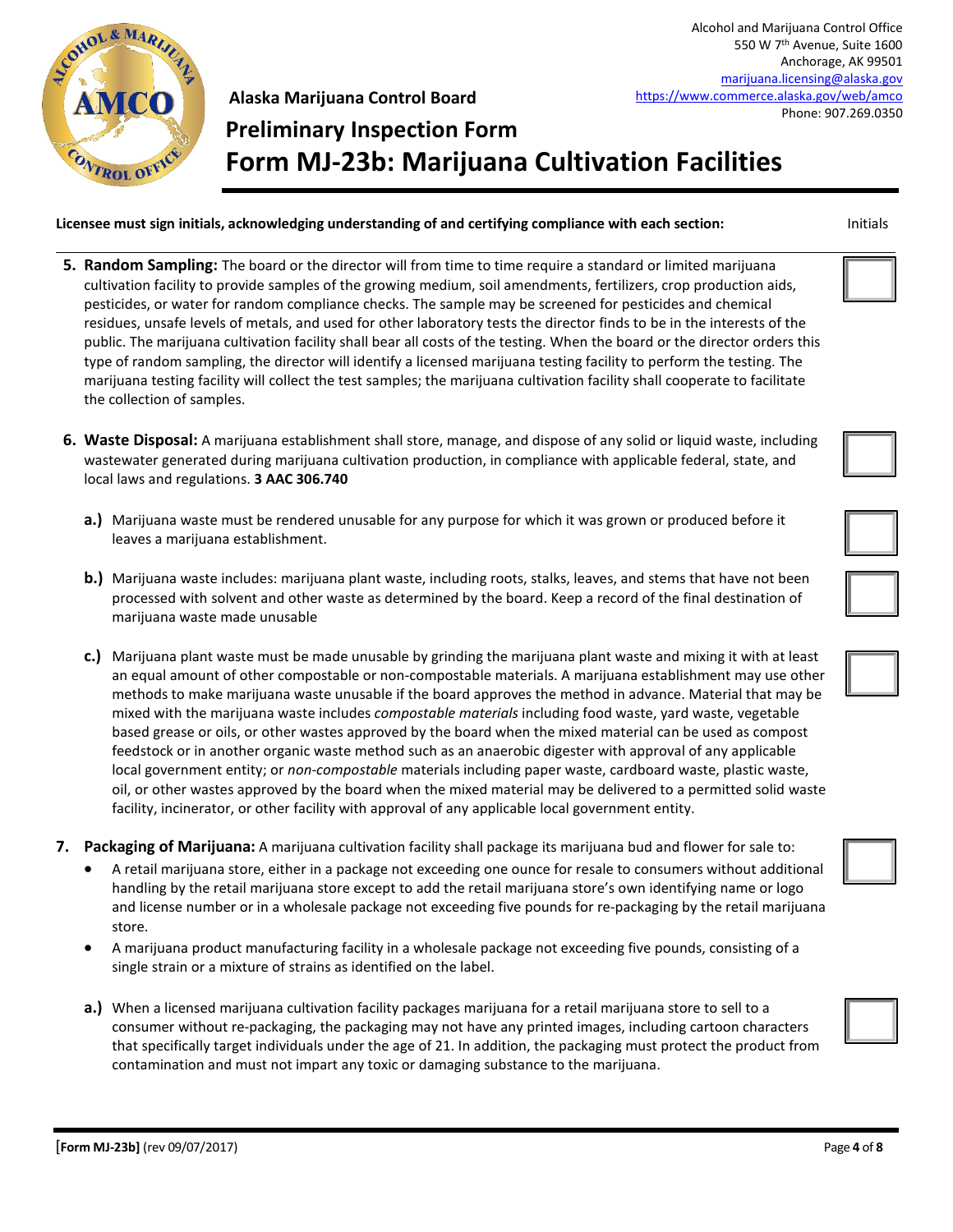

# **Preliminary Inspection Form Form MJ-23b: Marijuana Cultivation Facilities**

- **b.)** Each package prepared in compliance with this section must be identified by a tracking tag or label generated for tracking by the marijuana cultivation facility's marijuana inventory control system. **3 AAC 306.470**
- **8. Labeling of Marijuana:** When a marijuana cultivation packages marijuana for a retail marijuana store to sell to a consumer without repackaging, the marijuana cultivation facility shall affix a label to each package of marijuana or marijuana product that contains the following statements:
	- **"**Marijuana has intoxicating effects and may be habit forming and addictive."
	- **"**Marijuana impairs concentration, coordination, and judgement. Do not operate a vehicle or machinery under its influence."
	- **"**There are health risks associated with consumption of marijuana."
	- **"**For use only by adults twenty-one and older. Keep out of reach of children."
	- "Marijuana should not be used by women who are pregnant or breast feeding."
	- **a.)** With each harvest batch of marijuana sold, a marijuana cultivation facility must disclose in writing each soil amendment, fertilizer, and other crop production aid applied to the growing medium or marijuana plant included in the batch, along with the name of the licensed marijuana testing facility that performed any required laboratory test and the results of each required laboratory test.
	- **b.)** A marijuana cultivation facility may not label marijuana as organic.
	- **c.)** A marijuana cultivation facility shall affix a label containing the following information to each package of marijuana sold to another marijuana establishment: the name and license number of the marijuana cultivation facility where the marijuana was grown; the harvest batch number assigned to the marijuana in the package; the net weight of the marijuana in the package, not including weight of the shipping container, using a standard of measure compatible with the inventory tracking system; and a complete list of all pesticides, fungicides, and herbicides used in cultivation of the marijuana.
	- **d.)** If a marijuana cultivation facility transports wholesale marijuana to another marijuana establishment for sale at retail or for use in manufacturing a marijuana product, then a label must be affixed to the shipping container showing that a licensed marijuana testing facility has tested each harvest batch in the shipment as provided in 3 AAC 306.645. The label must report the test results, including:
		- A cannabinoid potency profile expressed as a range of percentages that extends from the lowest percentage to highest percentage of concentration for each cannabinoid listed from every test conducted on that strain of marijuana from the same marijuana cultivation facility within the last three months;
		- A statement listing the results of microbial testing required by 3 AAC 306.645(b)(2);
		- A statement listing any contaminants for which the product was tested in addition to contaminants for which 3 AAC 306.645(b) requires testing; any additional tested contaminants include molds, mildew and filth; herbicides, pesticides, and fungicides; and harmful chemicals.
	- **e.)** If a marijuana cultivation facility ships wholesale marijuana from a harvest batch that has not been tested for any additional contaminate listed in 3 AAC 306.475(e)(4), the label for that batch must include a statement identifying each of those contaminants for which that harvest batch has not been tested. **3 AAC 306.475**





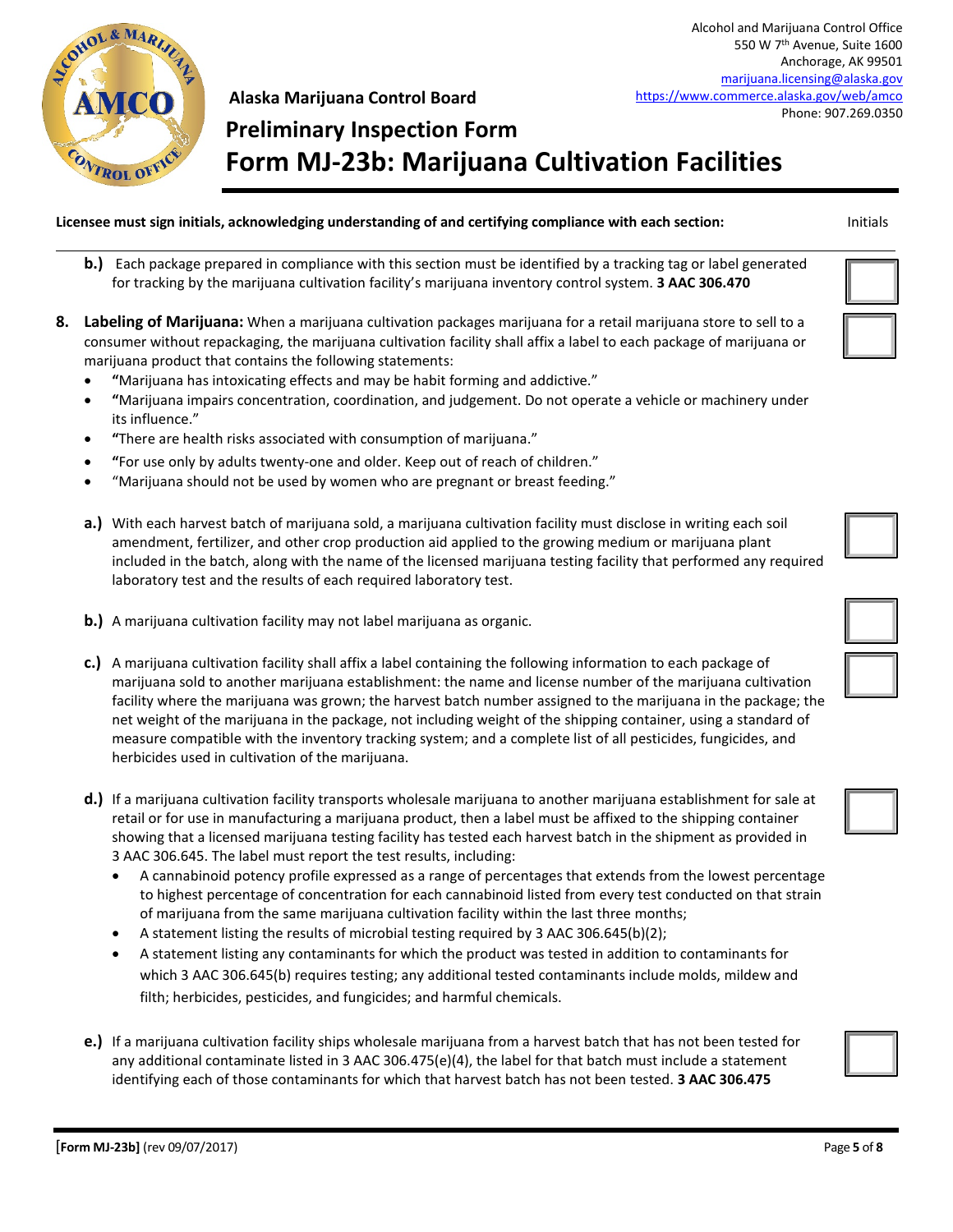

### **Preliminary Inspection Form Form MJ-23b: Marijuana Cultivation Facilities**

- **9. Standardized Scales:** A marijuana establishment shall use certified scales in compliance with AS 45.75.080, the Alaska Weights and Measures Act. A marijuana establishment shall maintain registration and inspection reports of certified scales, and upon request by the board or the director, provide a copy of the registration and inspection reports of the certified scales to the board or the director for review. **3 AAC 306.745**
- **10. Transportation:** A marijuana cultivation facility may only transport marijuana to another marijuana cultivation facility, a marijuana product manufacturing facility, a marijuana testing facility, or a retail marijuana store. **3 AAC 306.750**
	- **a.)** A marijuana establishment from which a shipment of marijuana or marijuana product originates is responsible for preparing, packaging, and securing the marijuana or marijuana product during shipment, for recording the transfer in the marijuana inventory tracking system, and for preparing the transport manifest. Any individual transporting marijuana in compliance with this section shall have a marijuana handler permit required under 3 AAC 306.715.
	- **b.)** When any marijuana is transported, the marijuana establishment that originates the transport shall use the marijuana tracking system to record the type, amount, and weight of marijuana being transported, the name of the transporter, the time of departure and expected delivery, and the make, model, and license plate number of the transporting vehicle. A complete printed transport manifest on a form prescribed by the board must be kept with the marijuana at all times.
	- **c.)** During transport, any marijuana must be in a sealed package or container in a locked, safe, and secure storage compartment in the vehicle transporting the marijuana or marijuana product. The sealed package may not be opened during transport. Any vehicle transporting marijuana must travel directly from the shipping marijuana establishment to the receiving marijuana establishment, and must not make any unnecessary stops in between except to deliver or pick up marijuana at any other licensed marijuana establishment.
	- **d.)** When a marijuana establishment receives marijuana transported in compliance with this section, the recipient of the shipment shall use the marijuana inventory tracking system to report the type, amount, and weight of marijuana received. The licensed recipient shall refuse to accept any shipment of marijuana that is not accompanied by the transport manifest.
- **11. Samples:** A marijuana cultivation facility may provide a free sample of marijuana to a retail marijuana store if packaged in a sample jar containing no more than 3.5 grams of marijuana and protected by a plastic or metal mesh screen to allow customers to smell the product before purchase. **3 AAC 306.460**
	- **a.)** A marijuana cultivation facility may provide a free sample of marijuana to a retail marijuana store or marijuana product manufacturing facility as follows: a sample provided for the purpose of negotiating a sale may be no more than one ounce; a marijuana cultivation facility may not provide any one licensed retail marijuana store or marijuana product manufacturing facility with more than one ounce of marijuana per month free of charge for the purpose of negotiating a sale.
	- **b.)** A retail marijuana store that receives a marijuana sample may not sell the marijuana sample to a customer and shall either return the marijuana sample to the cultivation facility that provided the sample or destroy the marijuana sample after use and document the destruction in its marijuana inventory control system.







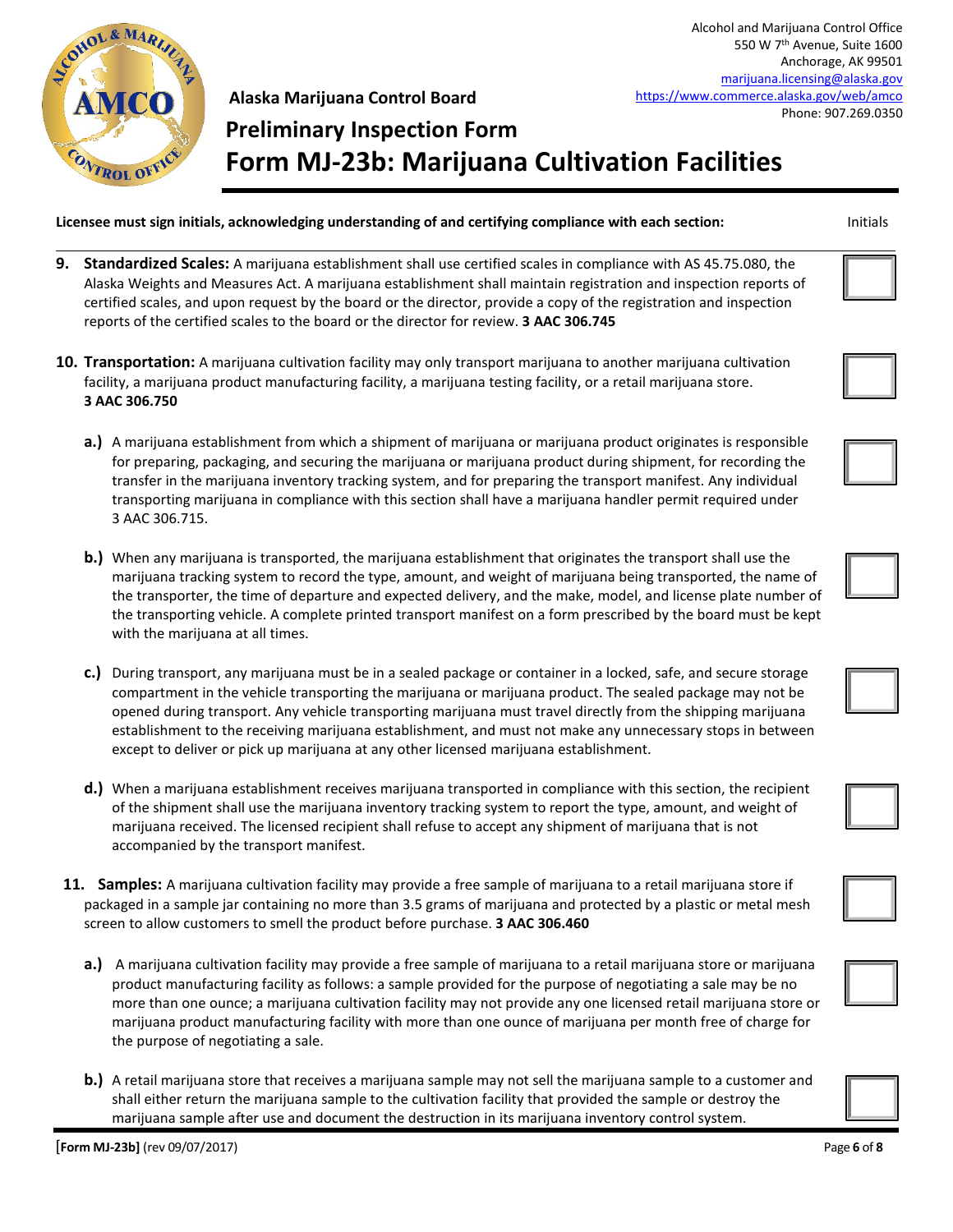

**Preliminary Inspection Form Form MJ-23b: Marijuana Cultivation Facilities**

| Licensee must sign initials, acknowledging understanding of and certifying compliance with each section: |  |  |  |  | Initials |
|----------------------------------------------------------------------------------------------------------|--|--|--|--|----------|
|----------------------------------------------------------------------------------------------------------|--|--|--|--|----------|

- **12. Business Records**: A marijuana establishment shall maintain, in a format that is readily understood by a reasonably prudent business person, the following information (**3 AAC 306.755**):
	- All books and records necessary to fully account for the business transactions conducted under its license for the current year and three preceding calendar years; records for the last six months must be maintained on the marijuana establishment's licensed premises; older records may be archived on or off premises;
	- A current employee list setting out the full name and marijuana handler permit number of each licensee, employee, and agent who works at the marijuana establishment;
	- The business contact information for vendors that maintain video surveillance systems and security alarm systems for the licensed premises;
	- Records related to advertising and marketing;
	- A current diagram of the licensed premises including each restricted access area;
	- A log recording the name, and date and time of entry of each visitor permitted in a restricted access area;
	- All records normally retained for tax purposes;
	- Accurate and comprehensive inventory tracking records that account for all marijuana inventory activity from seed or immature plant stage until the marijuana or marijuana product is sold to a consumer or to another marijuana establishment, or is destroyed;
	- Transportation records for marijuana and marijuana product as required under 3 AAC 306.745(f).
	- **a.)** A marijuana establishment shall provide any record required to be kept on the licensed premises to an employee of the board upon request. Any record kept off premises must be provided to the board's employees within three business days after a request for the record.
	- **b.)** A marijuana establishment is required to exercise due diligence in preserving and maintaining all required records. *Loss of records and data, including electronically maintained records, will not be considered an excuse for a violation of this rule. Failure to retain records required under this section may be interpreted by the board as a license violation affecting public safety.*
- **13. Inspection and Investigation:** A marijuana establishment, and any licensee, employee, or agent in charge shall cooperate with the director, an enforcement agent, an employee of the board, or a peace officer acting in an official capacity, to enforce the laws related to marijuana, including permitting entry upon and inspection of the licensed premises and providing access to business records at reasonable times when requested by the director, an enforcement agent, an employee of the board, or a peace officer. The director, an enforcement agent, an employee of the board, or a peace officer acting in an official capacity, may
	- Inspect the licensed premises of any marijuana establishment, including any marijuana and marijuana product on the premises, equipment used in cultivating, processing, testing, or storing marijuana, the marijuana establishment's inventory tracking system, business records, and computers, at any reasonable time and in a reasonable manner;
	- Issue a report or notice as provided in 3 AAC 306.805;
	- As authorized under AS 17.38.085, exercise peace officer powers and take any other action the director determines is necessary. **3 AAC 306.800**